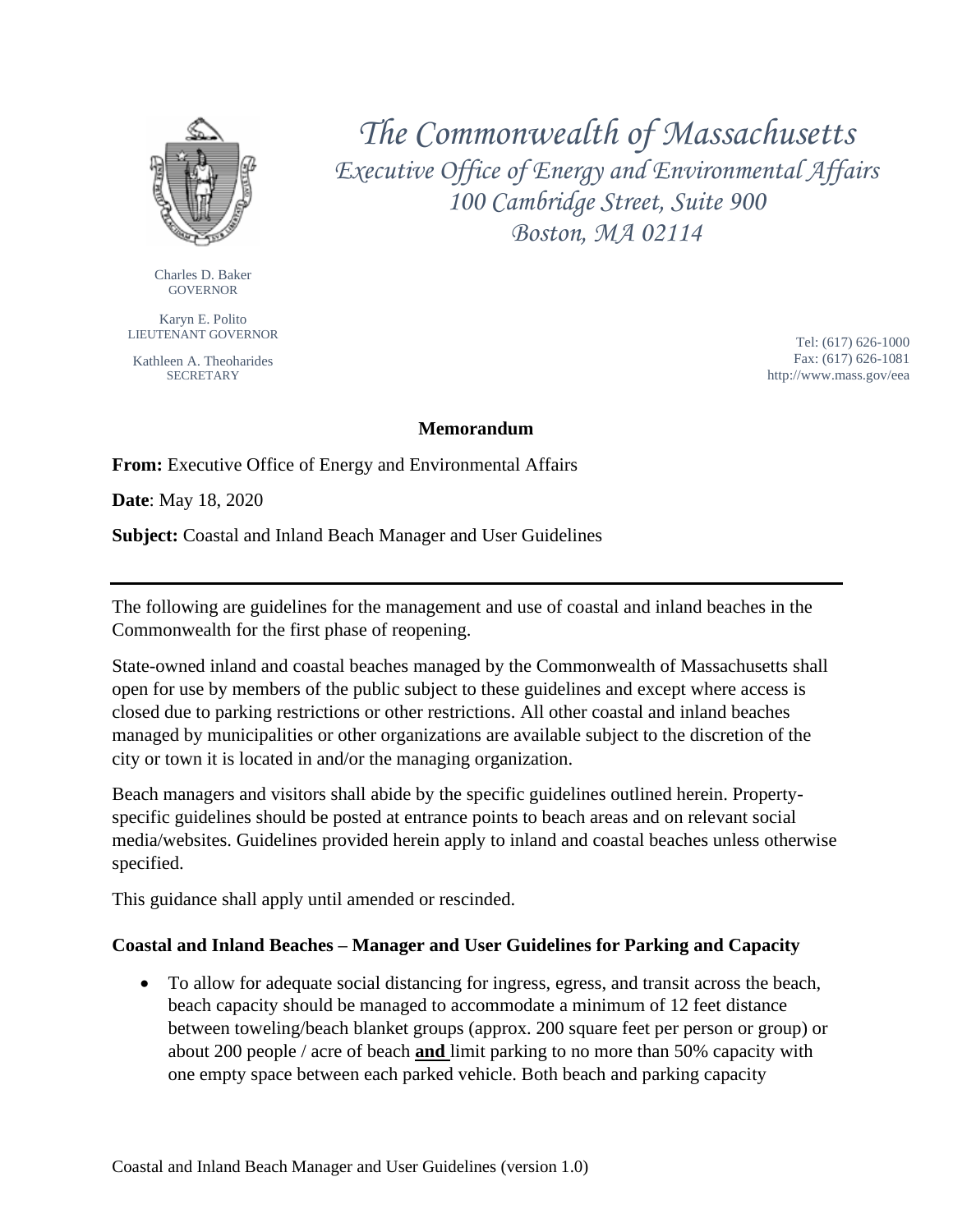guidelines must be achieved. Parking lot capacity limitations apply to any non-adjacent lots, offsite or overflow parking lots that service beaches.

- Beach group spacing (sunbathing and swimming) Groups are limited in size to 10 people maximum and, when seated on the beach, will maintain a minimum distance of 12 feet between groups.
- Walking access ways from parking lot to beach or any other pedestrian access to/from beach shall be designated one-way if possible and, in any event, single file for on and off beach goers and moving traffic only, no standing.
- Loading and unloading of people and personal items at drop off areas are limited to a 10 minute maximum loading/unloading period. No loitering, tailgating.

### **Beach Activity**

- Beach visitors are required to maintain social distancing of at least six feet or more at all times. Face coverings shall be worn at coastal beaches and parking areas in accordance with COVID-19 Executive Order No. 31 when social distancing is not possible.
- Beach visitors should avoid coming into direct contact with high-touch amenities and facilities. If the touching of amenities and facilities is necessary, visitors are advised to frequently wash hands and/or use hand sanitizer.
- Allowable transitory activities on beaches shall include walking, running, bicycling, and other similar activities that can be performed while maintaining adequate social distancing.
- Allowable passive activities on beaches shall include sunbathing and picnicking or similar activities that allow the beach user to remain in the toweling area and maintain adequate social distancing.
- Allowable water sport activities on beaches shall include swimming, kite boarding, surfing, and body boards as long as social distancing is maintained.
- Shellfishing and finfishing are allowed activities but should follow social distancing guidelines and relevant state hunting and fishing guidelines.
- Organized ball games are not an allowable activity including, but not limited to, volleyball, Kan Jam, spikeball, football, soccer, Kadima, and bocce.
- Local managers shall use best judgement in closing access to jetties, floats, piers, or other areas where social distancing may be difficult to maintain.
- No portable grills shall be allowed.
- No campfires shall be allowed.
- All beach activities must meet requirements relating to the protection of endangered species and natural resources.
- Picnic areas shall be open provided the following requirements are met:
	- o Each picnic table must be positioned at least 12 feet away from the next closest picnic table.
	- o Only visitors within a household should utilize a picnic table at the same time.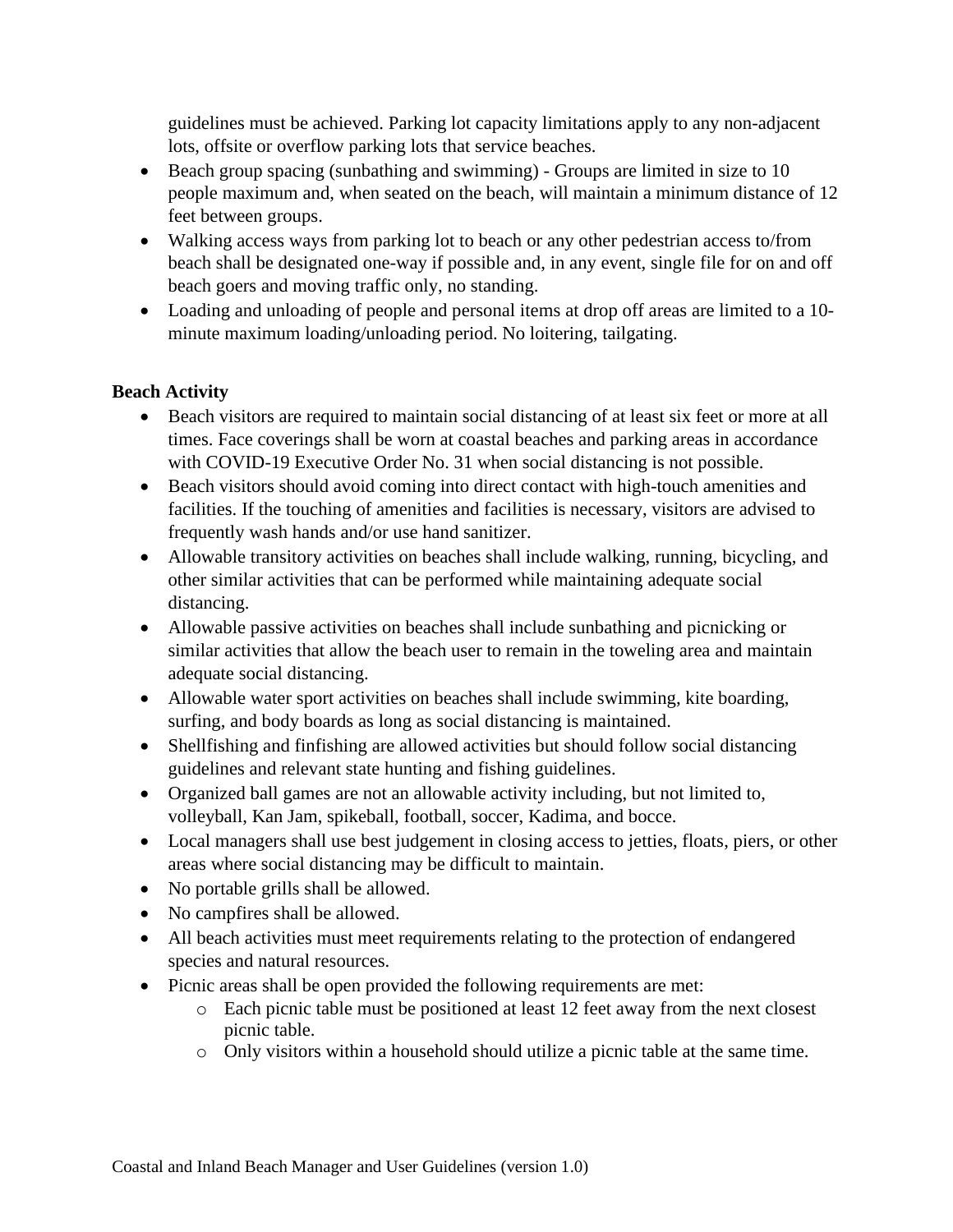- o Users of picnic tables, benches, and other surfaces should properly sanitize the area before and after use. Additionally, all users must properly sanitize hands and equipment following the use of the facilities.
- o After picnicking, waste should be properly disposed of in proper trash receptacles, and in the event there are none available onsite, waste should be taken with users and properly deposed of.
- o Property managers, where feasibility, shall provide no touch, lidless trashcans.

## **Over Sand Vehicle (OSV) Coastal Beaches**

- Capacity for OSV beaches should be calculated by beach manager.
- Methodology for calculating beach capacity of OSV's should account for at least one car length (15 to 20 feet) between vehicles at high tide.
- Capacity for OSV should be clearly outlined and signed for potential users and made available on social media.
- Activities on OSV beaches shall follow guideline of Beach Activities listed above.
- OSV activities must meet requirements relating to the protection of endangered species and natural resources.

## **Lifeguards**

- Lifeguard services shall be provided at the discretion of the beach manager.
- If no lifeguarding, signs shall be posted notifying the public that the beach is unguarded.
- If lifeguarding is offered, guards should be trained to follow guidance developed by the National Lifeguard Association and the American Red Cross.
- A minimum distance of 6 feet shall be maintained between lifeguards, the public and lifeguard stands unless in the case of an emergency.
- Guards shall be provided PPE to be used as needed when interacting with the public and responding to emergency situations.

# **Admissions/Contact Stations**

- Admission/entry transactions must be carried out through a no human contact process such as online reservations, timed-ticketing, permit/sticker issuance, or an on-site electronic transaction method that allows for DPH guidelines to be followed.
- Any necessary visitors-staff interactions, whether in a vehicle or on approaching on foot, must be in accordance with any DPH guidelines.

# **Restrooms, Comfort Stations, Showers**

- Users shall abide by social distancing standards for bathroom lines and follow any established visual guidelines for maintaining a 6-foot distance in all restroom facilities. Whenever possible, visitors should avoid using public restrooms.
- Indoor shower facilities and changing facilities will remain closed
- Outdoor shower facilities will remain closed
- Foot washing stations will remain closed.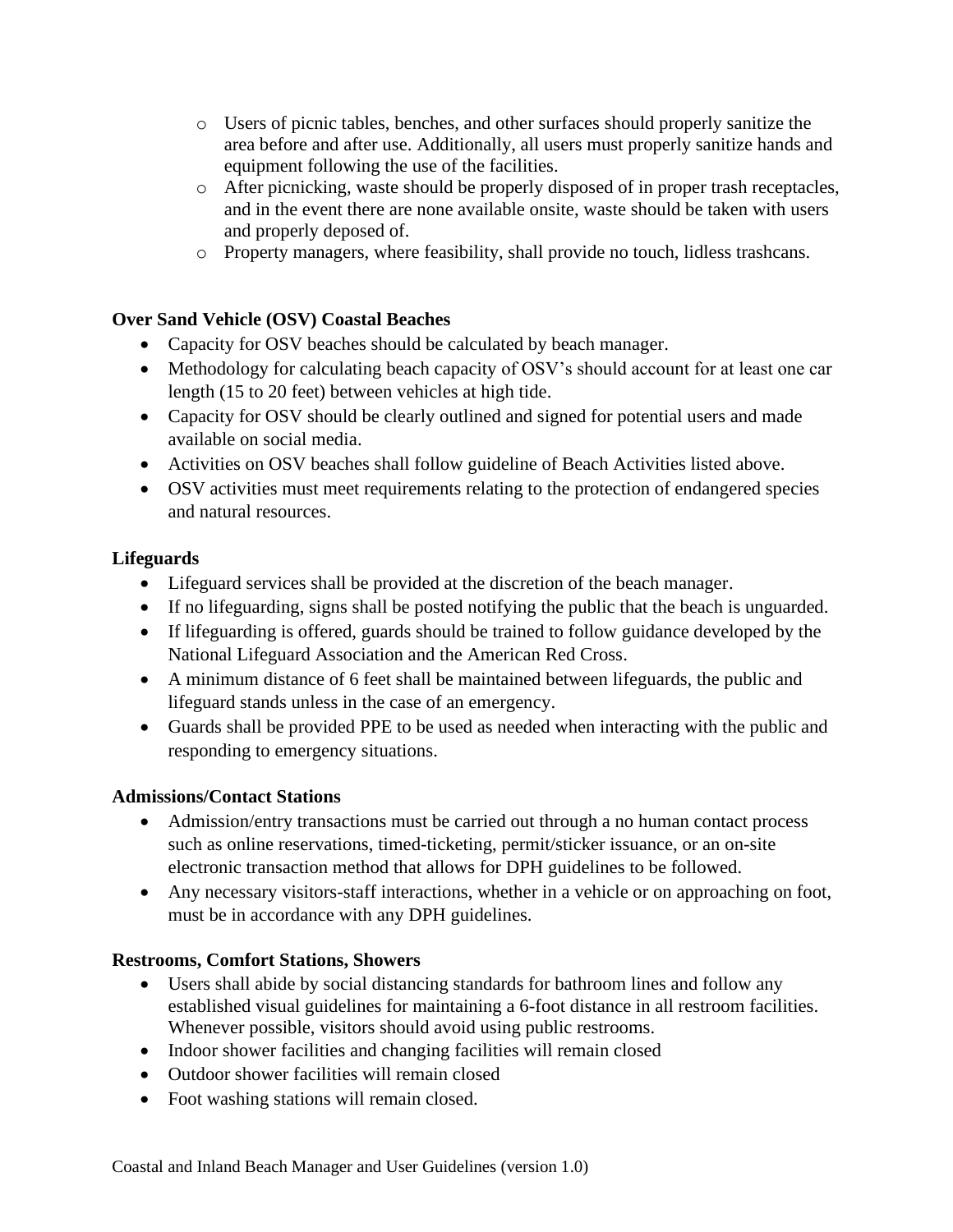• Water fountains and water refill stations will remain closed

### **Public Restrooms - Manager Guidelines**

- In an effort to open public restrooms, the managing entity must adhere to the Centers for Disease Control and Prevention (CDC) guidelines pertaining to interior spaces and that social distancing can be maintained. Social distancing standards, if possible, shall be indicated for bathroom lines, establishing visual guidelines for maintaining a 6-foot distance in all restroom facilities
- Additionally, the managing entity should explore utilizing portable restrooms to supplement and/or replace public restrooms to ensure social distancing and maintenance, and vendors should provide cleaning services at least once per day.
- Furthermore, the managing entity must commit to having the facilities cleaned at least once daily by staff and perform deep cleaning and disinfection services at least once per week.
- Restroom facilities should contain hand washing and/or sanitizer stations, and the public should use these stations following the use of the facilities. Foot pump stations are encouraged to reduce contact with surfaces.
- Where feasible, public restrooms (both men's and women's sides) shall be converted to family bathrooms where only one person or family group will use the bathroom at a time. A lock or deadbolt must be put on the door to be locked when family members enter, the owner or managing entities must ensure emergency access and establish an occupied signage system, and doors and windows will remain open wherever possible to limit surface contact and improve ventilation.

### **Food Service, Concessions, and Vending**

• Food service shall follow all applicable food service and restaurant protocols and guidelines.

### **Trash Disposal and Management**

- Trash disposal at state beaches managed by the Commonwealth of Massachusetts are available for public use. Trash disposal at beaches managed by municipalities or other organizations for public use is available at the discretion of the city or town it is located in and/or the managing organization.
- Visitors of beaches should expect limited or no trash disposal receptacles. When visiting beaches without trash receptacles, visitors should adhere to a strict "carry in, carry out" policy and take waste with them.
- Where trash receptacles are available for normal use, beach managers shall, where feasible, provide no touch, lidless trashcans.

### **Shuttle Service to Beach Facilities**

Shuttle services to the beach should be evaluated on a case by case basis by beach managers and such services, if provided, shall ensure proper social distancing, abide by